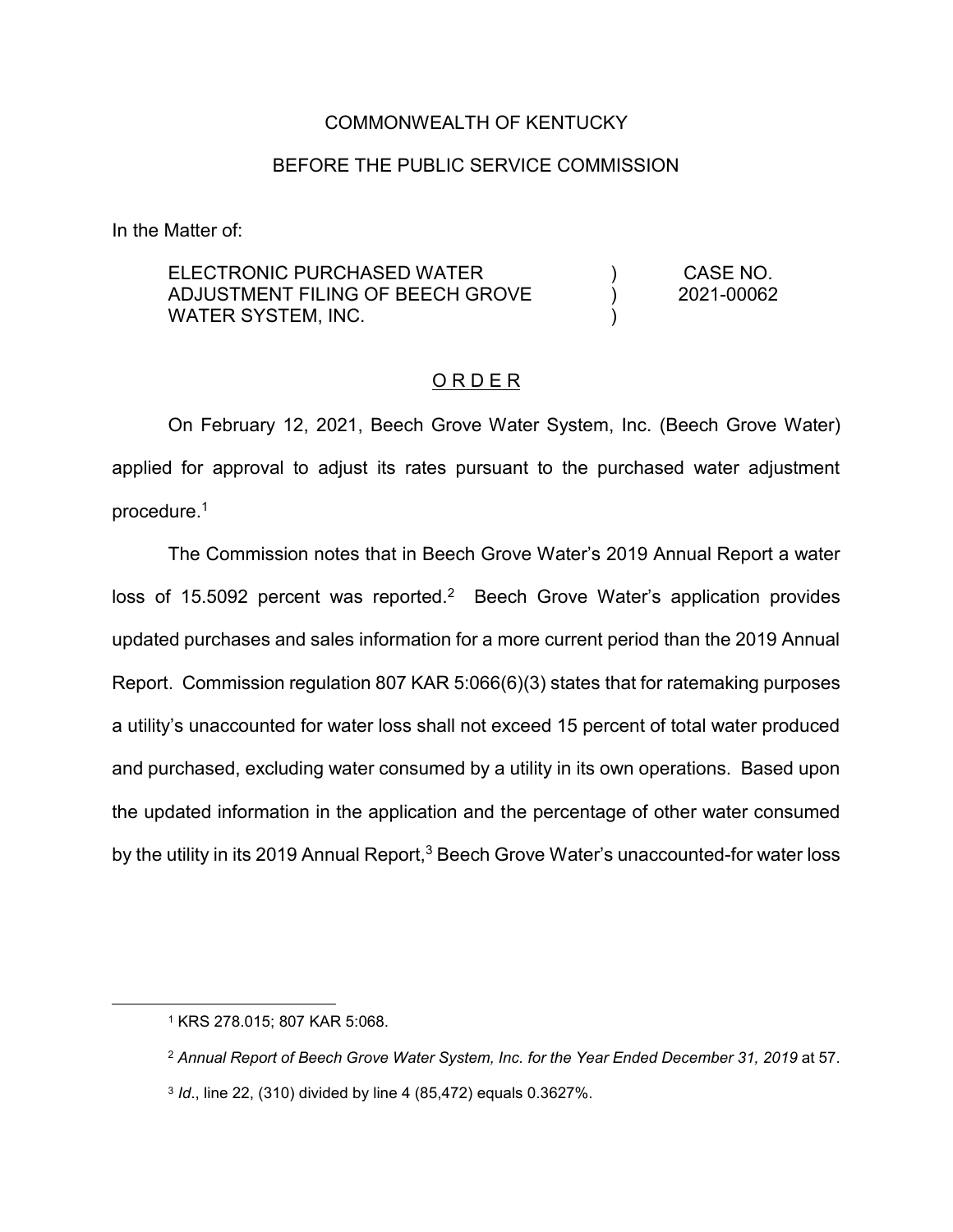is determined to be 29.7215 percent for the updated period.<sup>4</sup> Reduction of Beech Grove Water's unaccounted-for water loss to 15 percent would result in an approximate \$32,761.63<sup>5</sup> decrease to purchased water expense. Potentially, Beech Grove Water is paying approximately \$0.59 per 1,000 gallons sold for expenses associated with unaccounted-for water loss in excess of the allowable 15 percent<sup>6</sup> threshold.

The Commission is placing greater emphasis on monitoring utilities that consistently exceed the 15 percent unaccounted-for water loss threshold and strongly encourages Beech Grove Water to pursue reasonable actions to reduce its unaccountedfor water loss. Failure by Beech Grove Water to make significant progress towards reducing unaccounted-for water loss may cause the Commission to pursue additional action with the utility.

Having reviewed the record and being sufficiently advised, the Commission finds that:

1. Beech Grove Water purchases water from Henderson Water Utility (Henderson Water) and West Daviess Water District (West Daviess District).

2. Henderson Water notified Beech Grove Water that its wholesale rate will increase from \$2.747 per 1,000 gallons to \$3.3919 per 1,000 gallons, effective March 1,

 <sup>4</sup> Total Purchases (application PWA Form 1 at 2) 79,819,384 Less Total Sales (application PWA Form 1 at 2) 55,806,400 Less Plant Use (% determined from 2019 AR) 289,505 Water Loss – Gallons 23,723,479 Water Loss – Percent 29.7215%

<sup>5</sup> Water loss above 15 percent is 14.7215 percent, potential purchased water expensed reduction (Total water cost at new wholesale rate of \$222,542.75 times water loss above 15 percent) = \$32,761.63.

<sup>6</sup> Potential purchased water expense reduction divided by sales (\$32,761.63/ (55,806,400/1,000)) equals \$0.5871 per 1,000 gallons.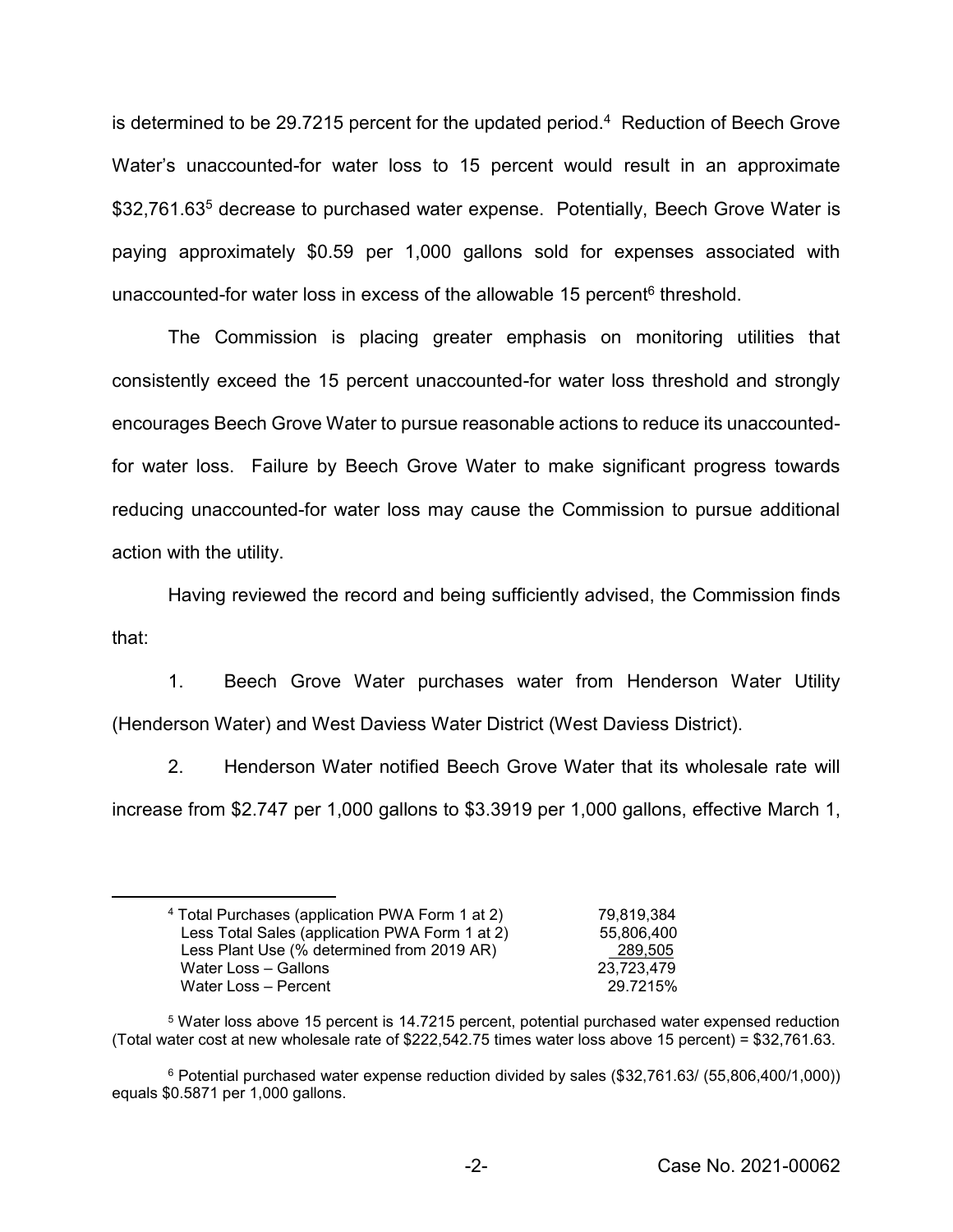2021; however, the Commission suspended the proposed increase up to and including August 1, 2021.<sup>7</sup> West Daviess District notified Beech Grove Water that its wholesale rate would increase from \$3.85 per 1,000 gallons to \$4.38 per 1,000 gallons, effective December 30, 2020.

3. Beech Grove Water proposed a purchased water adjustment factor of \$0.92 per 1,000 gallons in its application.

4. During the 12 months ended December 31, 2020, Beech Grove Water purchased 77,811,484 gallons of water from Henderson and 2,007,900 gallons of water from West Daviess District. During the same period, Beech Grove Water sold 55,806,400 gallons of water. The increase in the cost of purchased water is \$1,064.18, resulting in a purchased water adjustment factor of \$0.02 per 1,000 gallons.

5. The purchased water adjustment factor of \$0.02 per 1,000 gallons, as calculated in Appendix A to this Order is fair, just and reasonable and should be approved.

7. Beech Grove Water's proposed rates should be denied.

8. The rates as set forth in Appendix B to this Order are fair, just and reasonable and should be approved for water service rendered by Beech Grove Water on and after March 1, 2021.

IT IS THEREFORE ORDERED that:

1. The purchased water adjustment factor of \$0.02 per 1,000 gallons is approved.

2. The rates proposed by Beech Grove are denied.

 <sup>7</sup> Case No. 2021-00067, *Electronic Tariff Filing of Henderson Water Utility Revising Its Wholesale Water Service Rates* (Ky. PSC Feb. 23, 2021).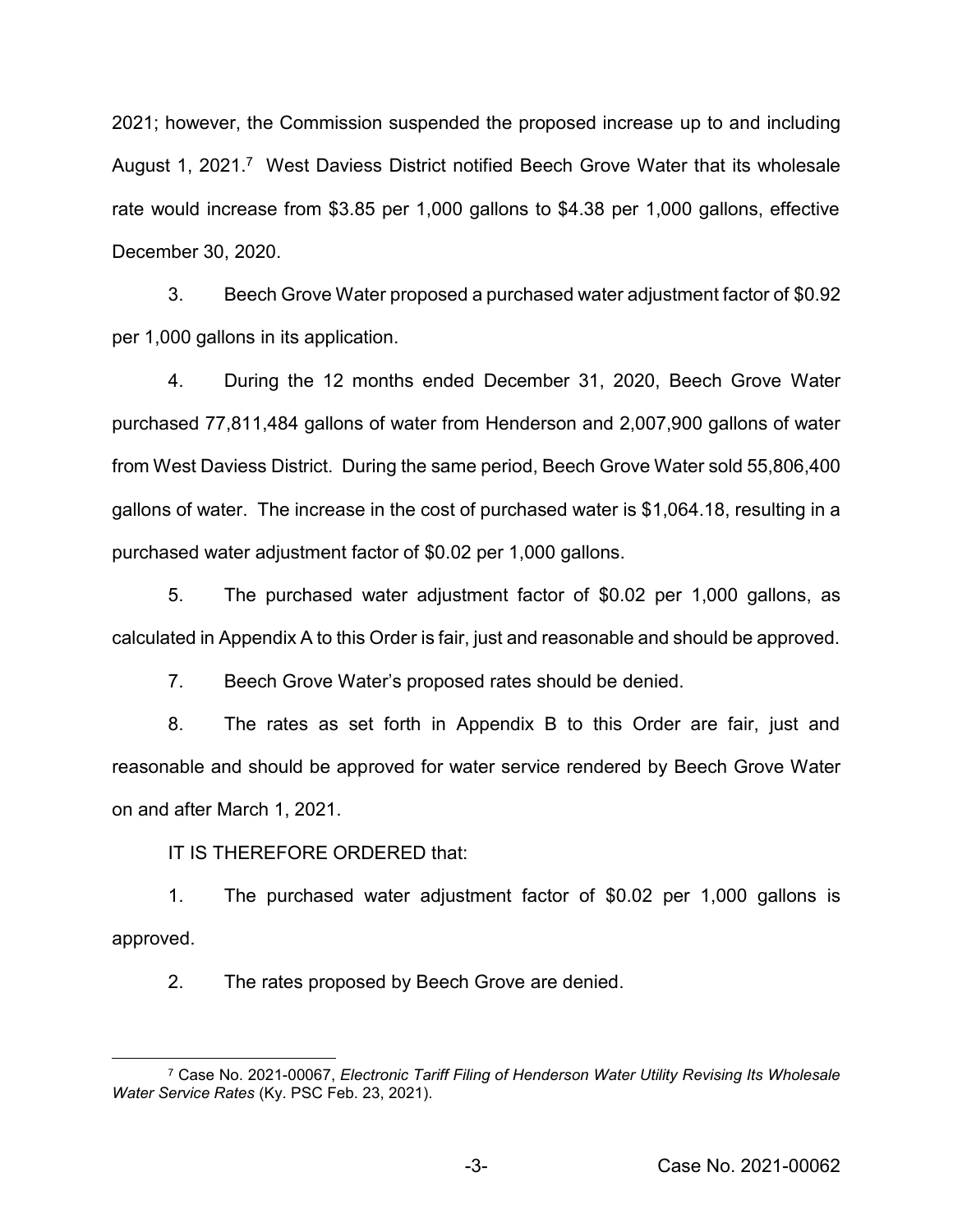3. The rates as set forth in Appendix B to this Order are approved for water service rendered by Beech Grove Water on and after March 1, 2021.

4. Within 20 days of the date of entry of this Order, Beech Grove Water shall file with the Commission, using the Commission's electronic Tariff Filing System, revised tariff sheets showing the rates approved herein.

5. This case is closed and removed from the Commission's docket.

# [REMAINDER OF PAGE INTENTIONALLY LEFT BLANK]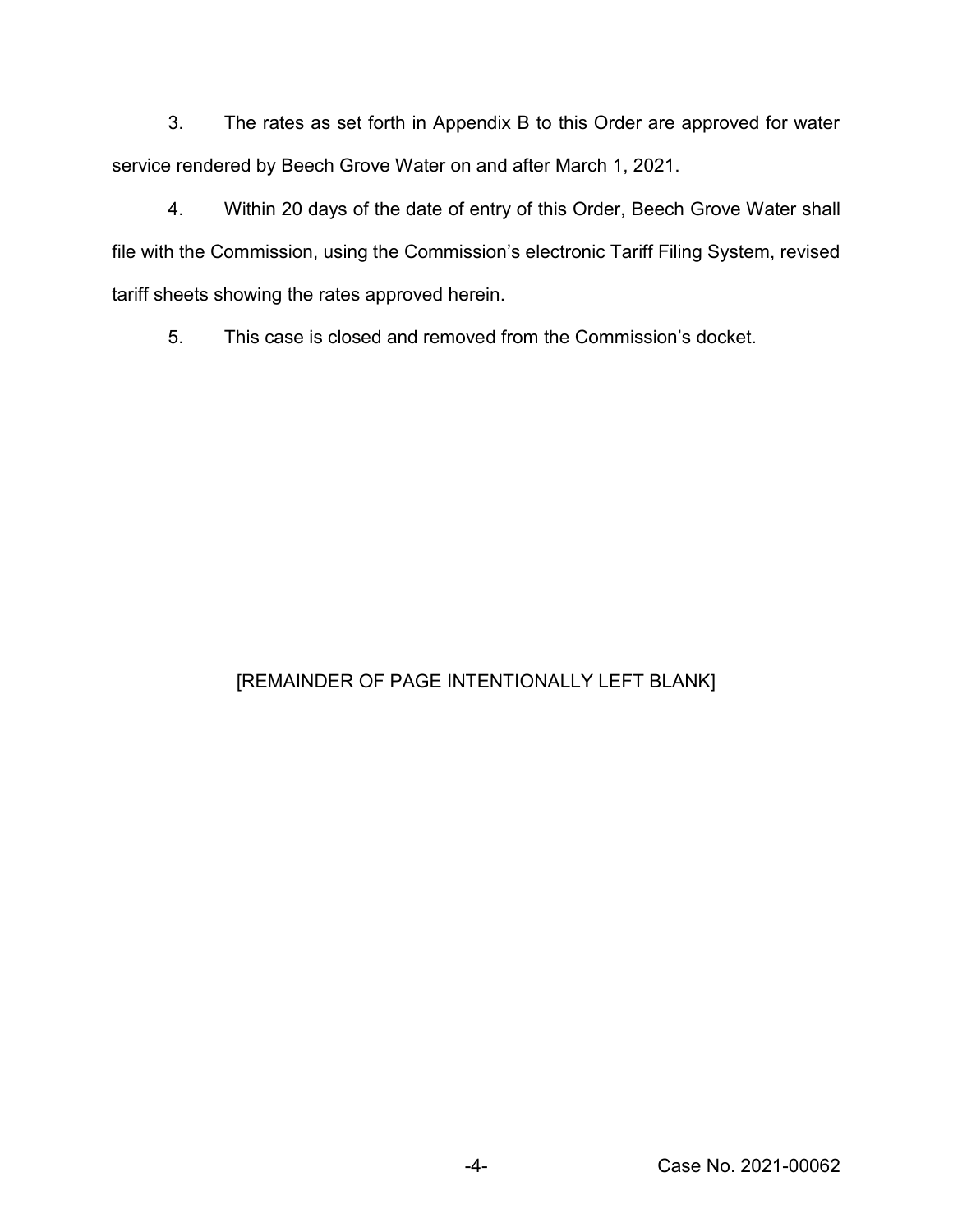By the Commission



ATTEST:

 $\beta$  friderell

Executive Director

Case No. 2021-00062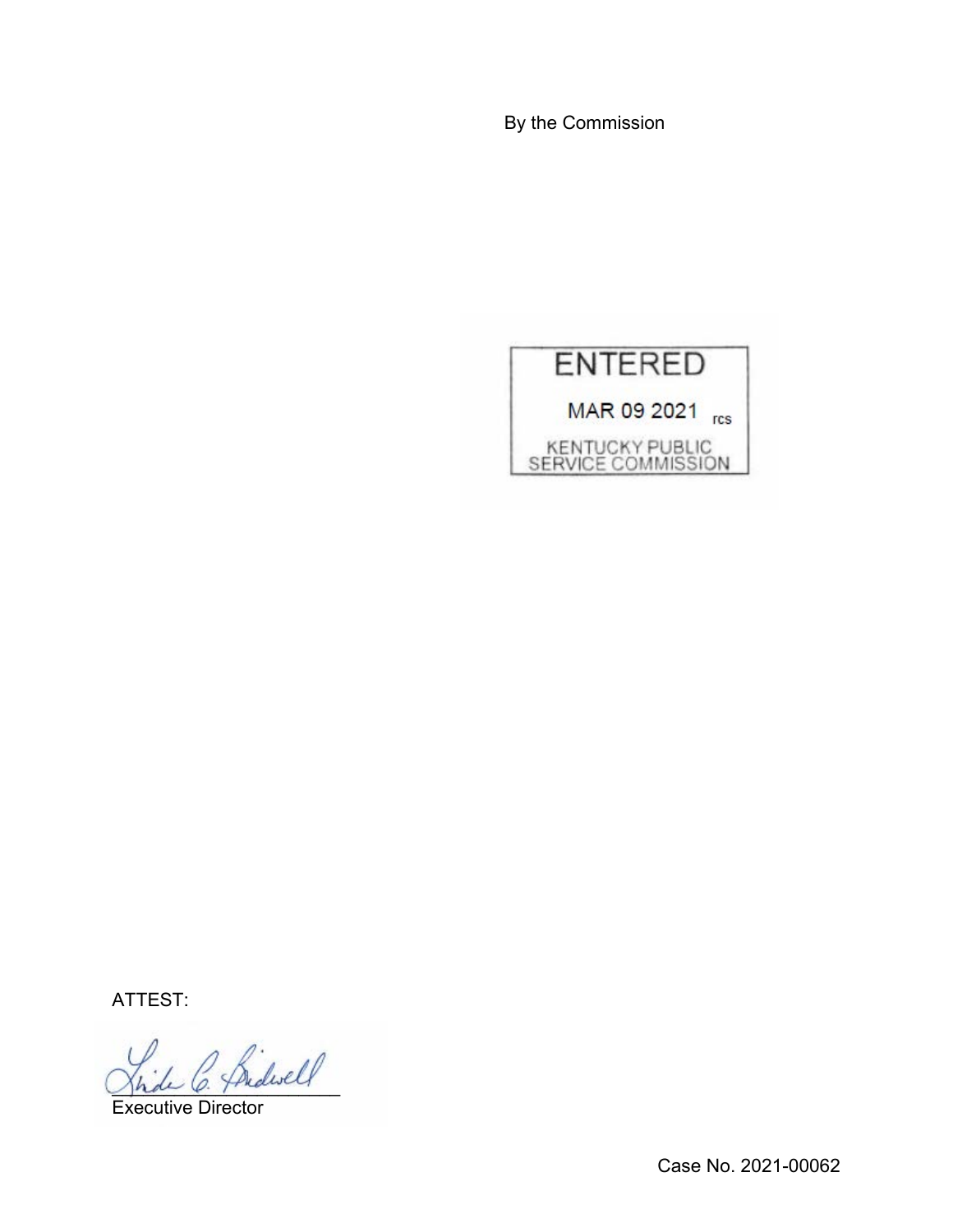# APPENDIX A

## APPENDIX TO AN ORDER OF THE KENTUCKY PUBLIC SERVICE COMMISSION IN CASE NO. 2021-00062 DATED MAR 09 2021

|                                                                                            | New Rate                                    | <b>Base Rate</b>                            |
|--------------------------------------------------------------------------------------------|---------------------------------------------|---------------------------------------------|
| <b>Henderson Water</b><br><b>Purchases in Gallons</b><br>Wholesale rate                    | 77,811,484<br>\$2.747/1,000<br>\$213,748.15 | 77,811,484<br>\$2.747/1,000<br>\$213,748.15 |
| <b>West Daviess District</b><br><b>Purchases in Gallons</b><br>Wholesale rate              | 2,007,900<br>\$4.38/1,000<br>\$8,794.60     | 2,007,900<br>\$3.85/1,000<br>\$7,730.42     |
| Increased water cost                                                                       |                                             | \$1,064.18                                  |
| Increased water cost<br>Divided by Gallons sold/1,000<br>Purchased water adjustment factor | \$1,064.18<br>55,806,400                    | \$0.0191 per 1,000 Gallons                  |

or \$ 0.02 per 1,000 Gallons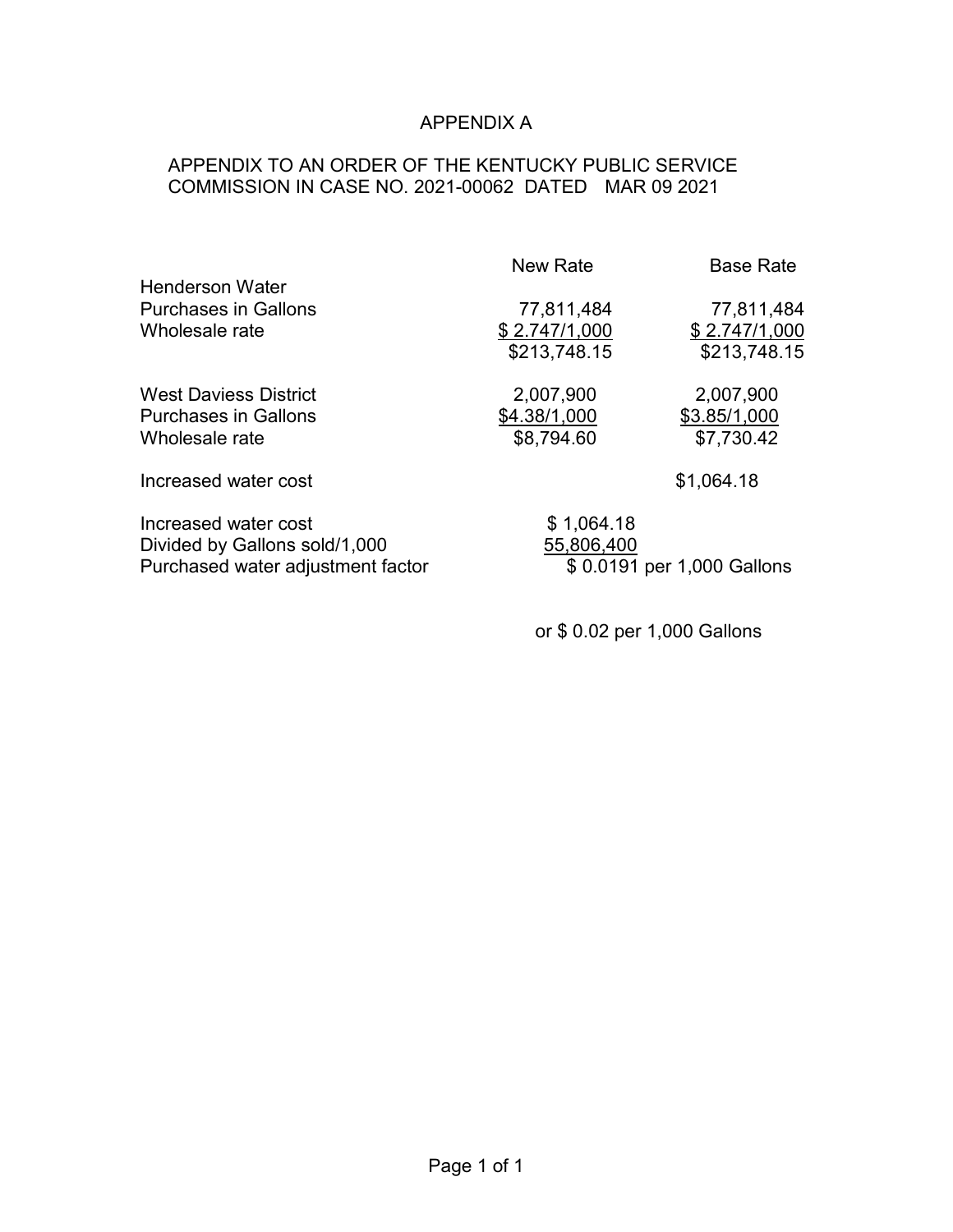## APPENDIX B

## APPENDIX TO AN ORDER OF THE KENTUCKY PUBLIC SERVICE COMMISSION IN CASE NO. 2021-00062 DATED MAR 09 2021

The following rates and charges are prescribed for the customers in the area served by Beech Grove Water System, Inc. All other rates and charges not specifically mentioned herein shall remain the same as those in effect under the authority of the Commission prior to the effective date of this Order.

#### **Monthly Water Rates**

First 2,000 Gallons \$17.46 Minimum Bill Next 98,000 Gallons .00554 per gallon Over 100,000 Gallons .00464 per gallon

Bulk Loading ... The contract of the contract of the contract of the contract of the contract of the contract of the contract of the contract of the contract of the contract of the contract of the contract of the contract